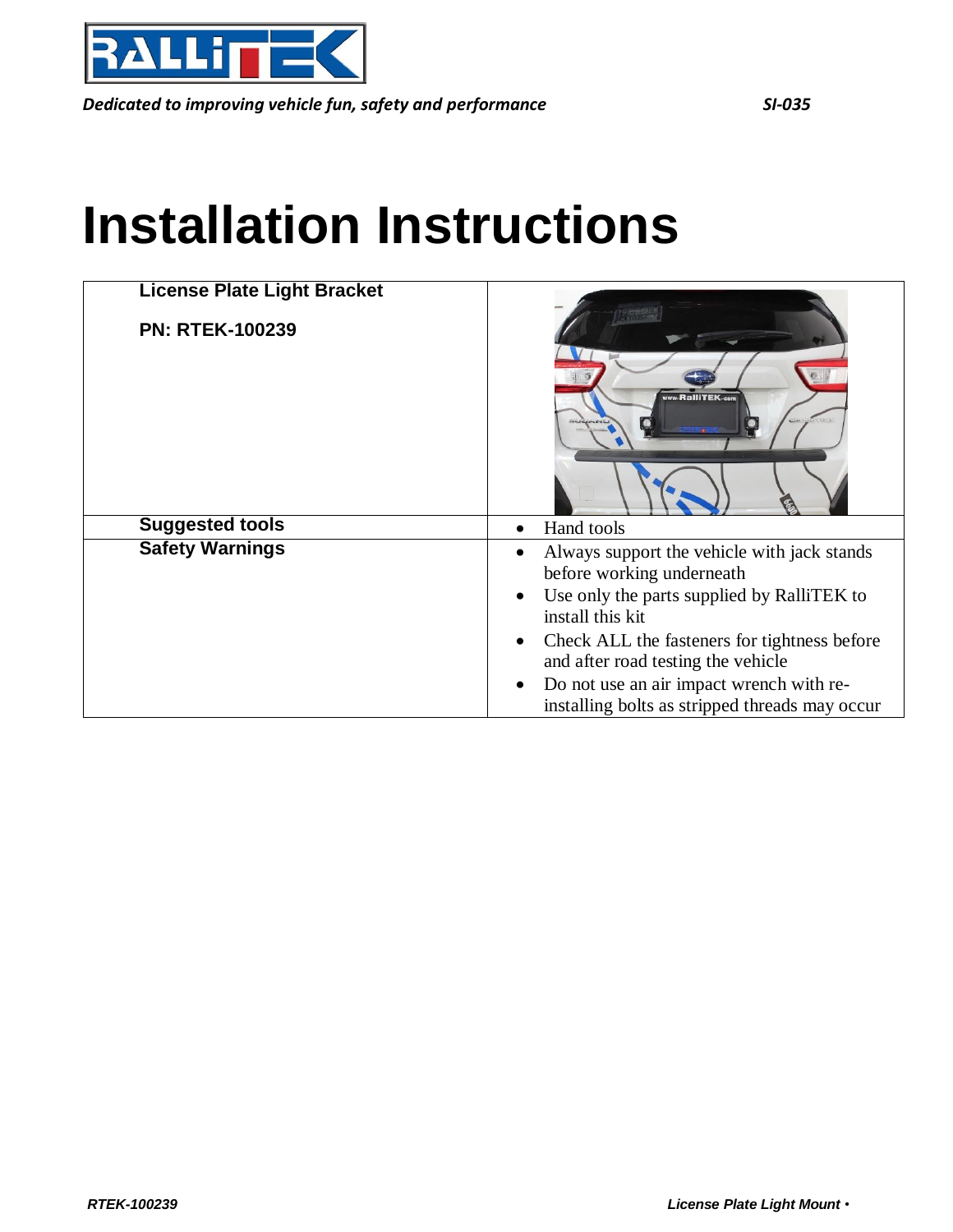|                                                                                                                                                                              | RalliTEK LICENSE PLATE LIGHT MOUNT |  |
|------------------------------------------------------------------------------------------------------------------------------------------------------------------------------|------------------------------------|--|
| 1. Remove your license plate and using the<br>supplied hardware, install the lower<br>screws while making sure the upper<br>holes are still aligned with the upper<br>mounts |                                    |  |
| 2. Install your license plate and RalliTEK<br>license plate frame using the remaining 2<br>screws in the kit.                                                                | <b>www.RalliTEK.com</b>            |  |
| <b>WIRING THE LIGHTS</b>                                                                                                                                                     |                                    |  |
| 1. Remove the center trim piece at the top<br>of the rear window by gently pulling<br>straight off                                                                           |                                    |  |
| 2. Remove the trim pieces on the sides of<br>the rear window                                                                                                                 |                                    |  |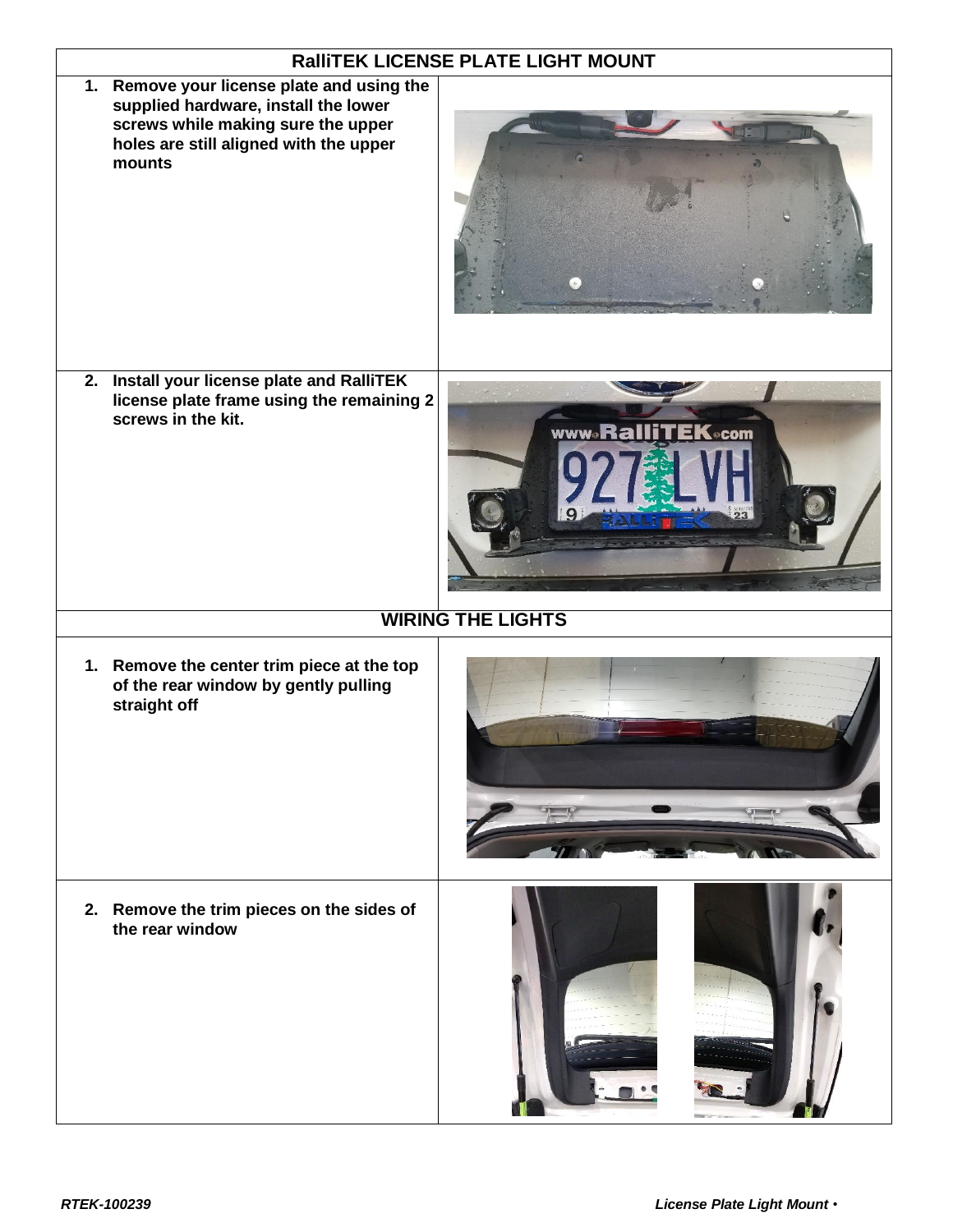| 3. Some models may have a clip that holds<br>the rear panel on, remove that at this time<br>and gently pull straight off the hatch, it<br>helps to start at one corner and work<br>your way over to the other side                                                                                                                                                          |  |
|-----------------------------------------------------------------------------------------------------------------------------------------------------------------------------------------------------------------------------------------------------------------------------------------------------------------------------------------------------------------------------|--|
| 4. Remove the 4 nuts that hold the rear<br>exterior trim piece to the hatch (2 are<br>easy to see and the other 2 can be<br>accessed through holes in the inner<br>structure), unplug the wire harness and<br>pull straight out on the trim piece to<br>remove                                                                                                              |  |
| 5. Route the light wire harness through the<br>hatch, I used the same grommet that the<br>reverse camera wires go through                                                                                                                                                                                                                                                   |  |
| 6. If your lights are in the hatch, locate the<br>reverse light harness, trim the plastic<br>wire protector back approximately 1.5"<br>and cut the wires going to the bulb. Be<br>sure to leave enough wire to reconnect<br>to! If your lights are not in the hatch, you<br>will need to run the wires in such a way<br>that you can connect to the reverse light<br>wires. |  |